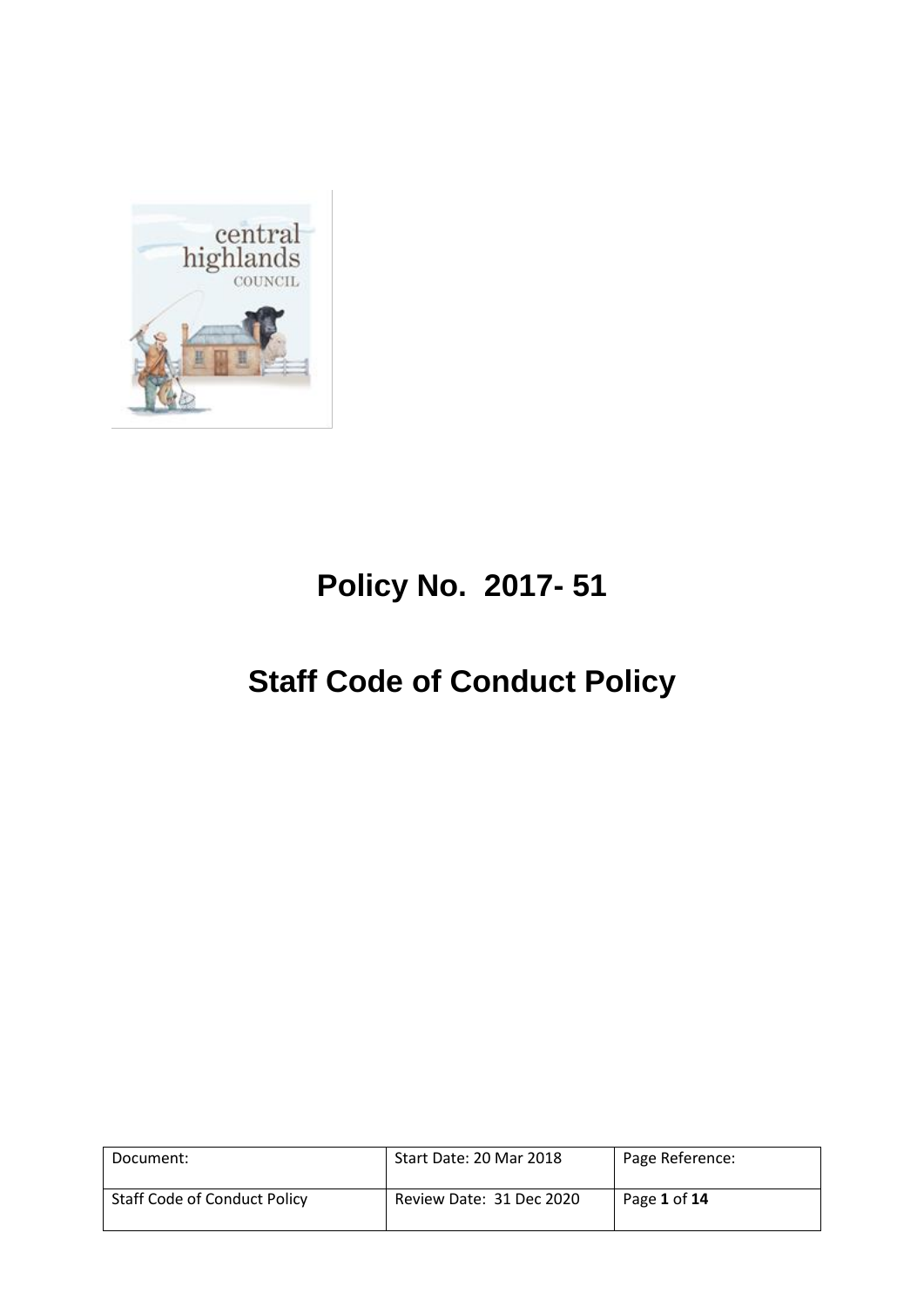#### **PURPOSE**

The purpose of this Code of Conduct is to clearly state the standards of responsibility and behaviours expected by those representing or working for Central Highlands Council. Maintaining professional and ethical conduct at all times is the responsibility of every employee (permanent, temporary, parttime and casual employees) as well as volunteers, contractors working on-site, and work experience students – *every person, every day.* 

The Code of Conduct is designed to assist employees to understand how to undertake their duties and behave according to the values held at Council, reducing the risk of real or perceived conflicts between private and public interests, personal gain or unacceptable and/or unlawful behaviours.

The Code cannot describe every requirement of workers or present all the details of the policies that affect their conduct. Instead, it has been written to make workers aware of the range of ethical issues and legislation that affects their behaviour at work and to point to where they can find out more detailed information about procedures or policy. It is also up to workers to seek information when they need a fuller account of standards or procedures or if they are unclear on any area of conduct. The policies and procedures which are referred to in the document can be obtained from your Manager or found in the policies and procedures folder.

The Code is shaped by the Council's statutory obligations, its principles of good governance and its corporate values. Fraud, corruption, dishonest acts and conflicts of interest are clearly not acceptable conduct and they are moreover illegal acts. However, as well as avoiding breaches of legislation, the Council wants a workplace where individuals act with integrity and with respect for others, show courage when it is needed and aim for excellence in performing their duties. It is hoped that this Code will provide workers the principles and information which will allow them to make good judgements in difficult circumstances, as well as follow procedures and comply with legislation.

#### **Who does the code apply to?**

All employees, including managers and team leaders must act in accordance with the code and managers at all levels must promote or enforce the code in their office or work place. Service providers, representatives, and agents must make sure their employees are aware of the code and do not breach its principles when performing duties on behalf of the Council.

#### **Breaches of the code**

Fraudulent or corrupt behaviour which violates legislation as well as the code should be dealt with according to Policy No. 2013-03 Fraud Control Policy. Other breaches of the code will be dealt with according to Policy No. 2017- 47 Disciplinary Policy & Procedure.

In the case of contractors and contracted providers or representatives, under the terms and conditions set out in their contract.

| Document:                           | Start Date: 20 Mar 2018  | Page Reference: |
|-------------------------------------|--------------------------|-----------------|
| <b>Staff Code of Conduct Policy</b> | Review Date: 31 Dec 2020 | Page 2 of 14    |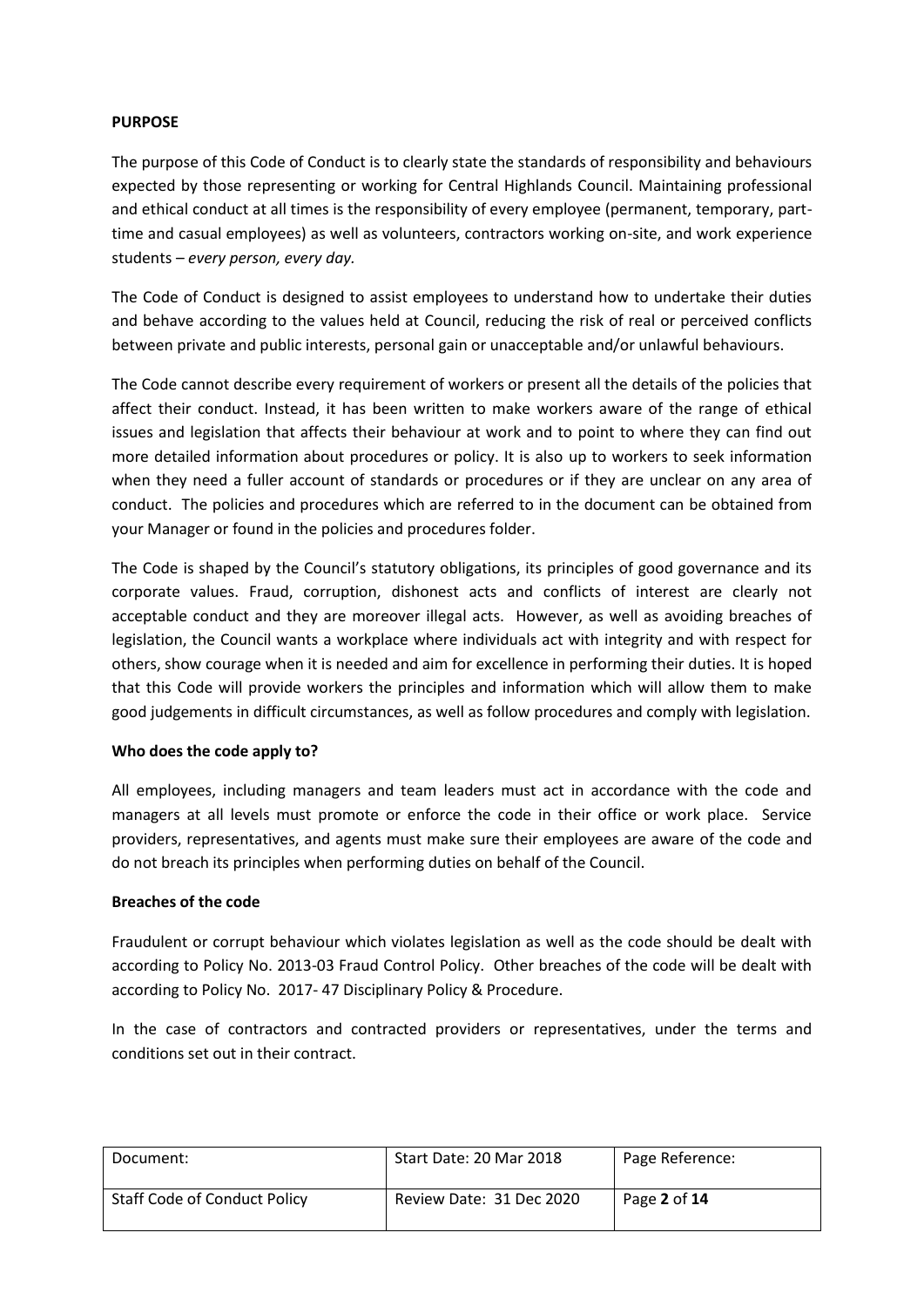The code is presented in the following sections

- 1. Principles of conduct;
- 2. The responsibilities of employees;
- 3. The use of information and intellectual property;
- 4. Appropriate use and preservation of assets and resources;
- 5. Conflicts of interest, gifts and hospitality;
- 6. Disclosure of criminal offences;
- 7. Fairness, equity and diversity;
- 8. Workplace health and safety;
- 9. Policies and guidelines referred to within the Code

## **1. Principles of conduct**

You should be guided by the values of the Council when you act on behalf of Council. The values of Council and the actions associated with these values are described below.

#### **Integrity**

Acting with integrity means that employees will:

- a) act and decide in an honest, consistent and transparent way;
- b) deal with others fairly and consistently;
- c) support the decisions of Council;
- d) take responsibility for their actions;
- e) perform their duties with reasonable care and diligence and in the best interests of the community; and
- f) use resources and time wisely.

#### **Courage**

It may take courage sometimes to pursue a course of action. Employees should:

- a) find new and better ways;
- b) learn from mistakes;
- c) speak up tell it like it is;
- d) support colleagues; and
- e) take the extra step.

#### **Accountability**

Employees should take personal responsibility for decisions and actions to achieve agreed outcomes. Behaviour that demonstrates accountability is:

a) ensuring best use of resources;

| Document:                           | Start Date: 20 Mar 2018  | Page Reference: |
|-------------------------------------|--------------------------|-----------------|
| <b>Staff Code of Conduct Policy</b> | Review Date: 31 Dec 2020 | Page 3 of 14    |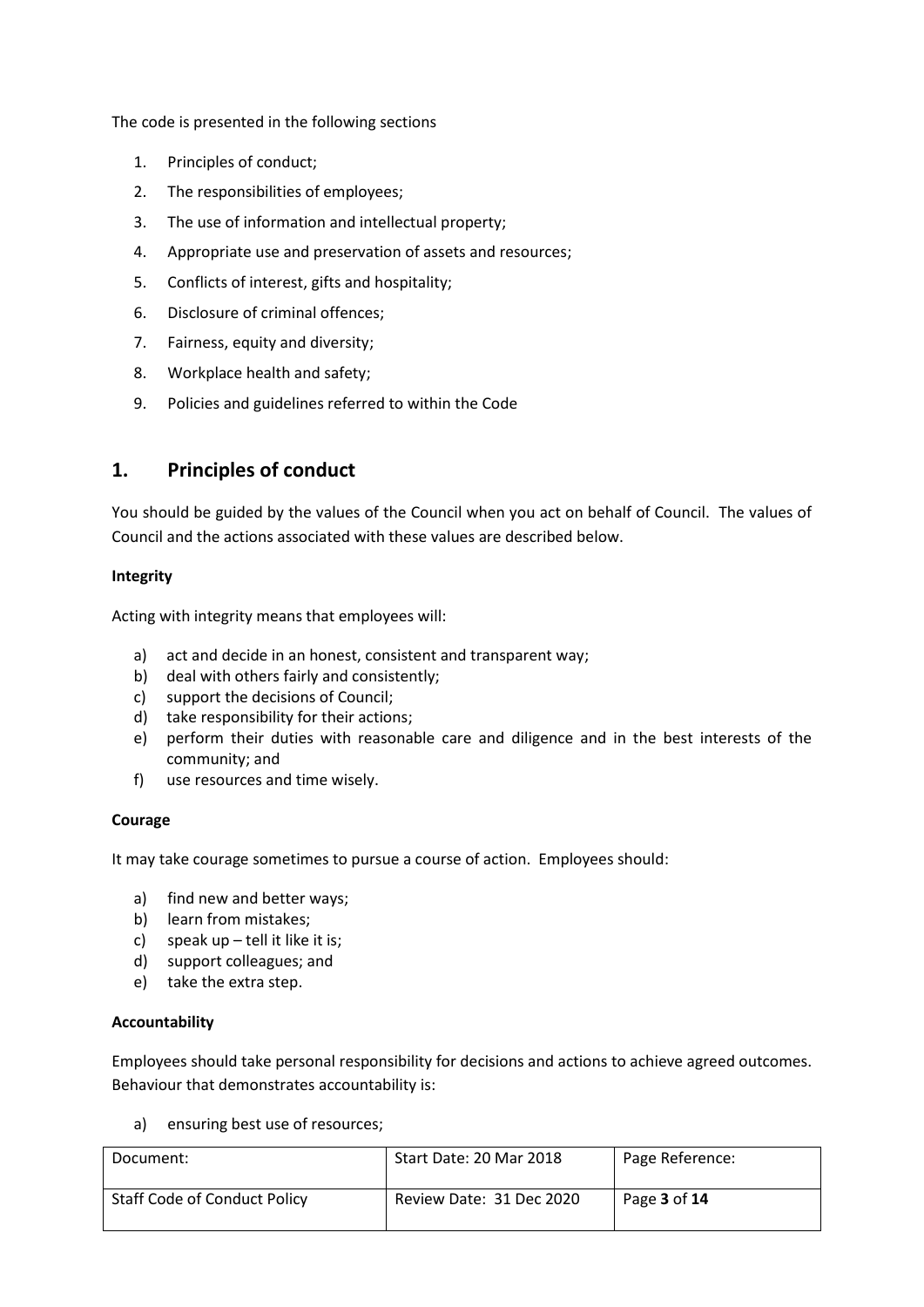- b) taking responsibility for personal decisions and actions;
- c) acting and working in an open and transparent manner and reporting outcomes;
- d) recognising the achievements of others within the work area; and
- e) responding to phone calls, emails and correspondence in a timely manner.

#### **Respect**

This means that employees will act with courtesy by listening to differences of opinion and show respect for the differences of race, culture, religion, language, gender and abilities of others. This means employees:

- a) are punctual and prepared;
- b) consider and understand the perspective and circumstances of others;
- c) provide and accept feedback;
- d) honouring the privacy of others; and
- e) recognise and respond to the contribution and needs of others.

#### **Excellence**

Employees should aim to work to an excellent standard. This means employees should:

- a) commit to achieving outstanding outcomes for Council;
- b) display leadership;
- c) try always to improve their performance; and
- d) take pride in the municipality.

## **2. The responsibilities of employees**

Acting with good judgement requires knowledge of the regulations and legislation that affect the council's activities. It also means that employees must perform their duties in a principled way and with a sense of responsibility for the results of their actions.

Employees must comply with the letter and spirit of the law, especially the provisions of the Local Government Act. Some of this affects the conduct of all members of staff, other parts are more relevant to management.

All employees must follow any lawful directions given by a person authorised to do so. If a direction is unclear you should ask for more information in order to fulfil your duties. If you believe the direction could be unlawful or unethical or contradict the organisation's values, then you should ask a manager for guidance.

The way employees behave at Council hosted functions reflects on the Council. Employees should not consume too much alcohol or attend unsuitable entertainment. At events or promotional functions hosted by other organisations, employees should make sure their conduct adds to the good name of the organisation. All employees should do their best to avoid the appearance of improper conduct or poor performance of duties.

| Document:                           | Start Date: 20 Mar 2018  | Page Reference: |
|-------------------------------------|--------------------------|-----------------|
| <b>Staff Code of Conduct Policy</b> | Review Date: 31 Dec 2020 | Page 4 of 14    |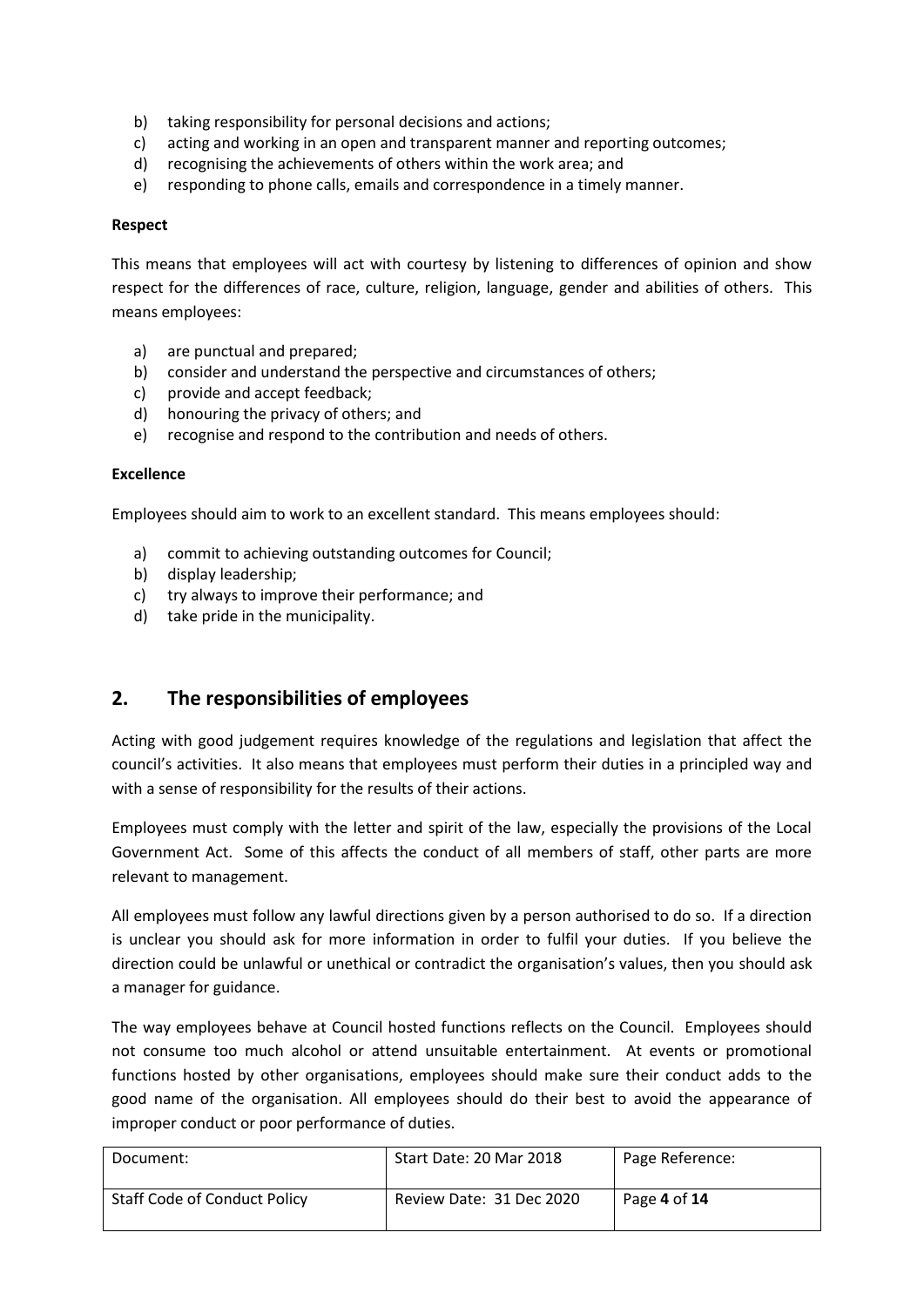Managers must make sure they understand any legislation and statutory requirements that relate to their duties and direct staff only in a manner that complies with the legislation. These employees should make sure their advice and decisions are based on sound information and formed in a principled and honest manner.

These employees must make sure that the teams they are responsible for are clear about what is required of them. They must also make sure their teams have the information and training they need to perform their duties in accordance with legislation and regulations. Though Managers may delegate tasks and duties to other employees they are still responsible for quality of work and the productive use of employees' time.

Managers must implement policies and decisions in an impartial manner and consider whether their decisions are in accordance with the spirit and letter of the law that relates to their functions. They should also conduct themselves as an example to their employees and to colleagues of ethical practice and principled actions.

#### **Working with members of the elected Council**

Councillors may not direct employees to perform duties or actions. Instead, requests for action are made at the meetings of the Council and its committees where the reports and advice of the administration are presented for consideration by the Councillors. Managers then request action from their employees.

Any employee preparing a report or advising a Councillor must have the approval of their Manager before they start. Any advice or information provided without that approval will not be considered to represent the policies and plans of the administration.

# **3. The use of information and intellectual property**

All employees must treat confidential information with discretion. No employee may make a statement made on behalf of the Council to the media or public. These communications are made by the Mayor.

The Confidentiality Agreement you signed specifies your conduct in relation to confidential information:

In the course of my employment with Central Highlands Council, I may have access to, or obtain, "confidential information" belonging to Council.

I shall not divulge or make use of, for any purpose other than the business of Council any trade secrets, customer lists or confidential information which I may acquire during the course of or incidental to my employment by the organisation. This obligation shall apply for the duration of my employment with Council and after the termination of my employment.

| Document:                           | Start Date: 20 Mar 2018  | Page Reference: |
|-------------------------------------|--------------------------|-----------------|
| <b>Staff Code of Conduct Policy</b> | Review Date: 31 Dec 2020 | Page 5 of 14    |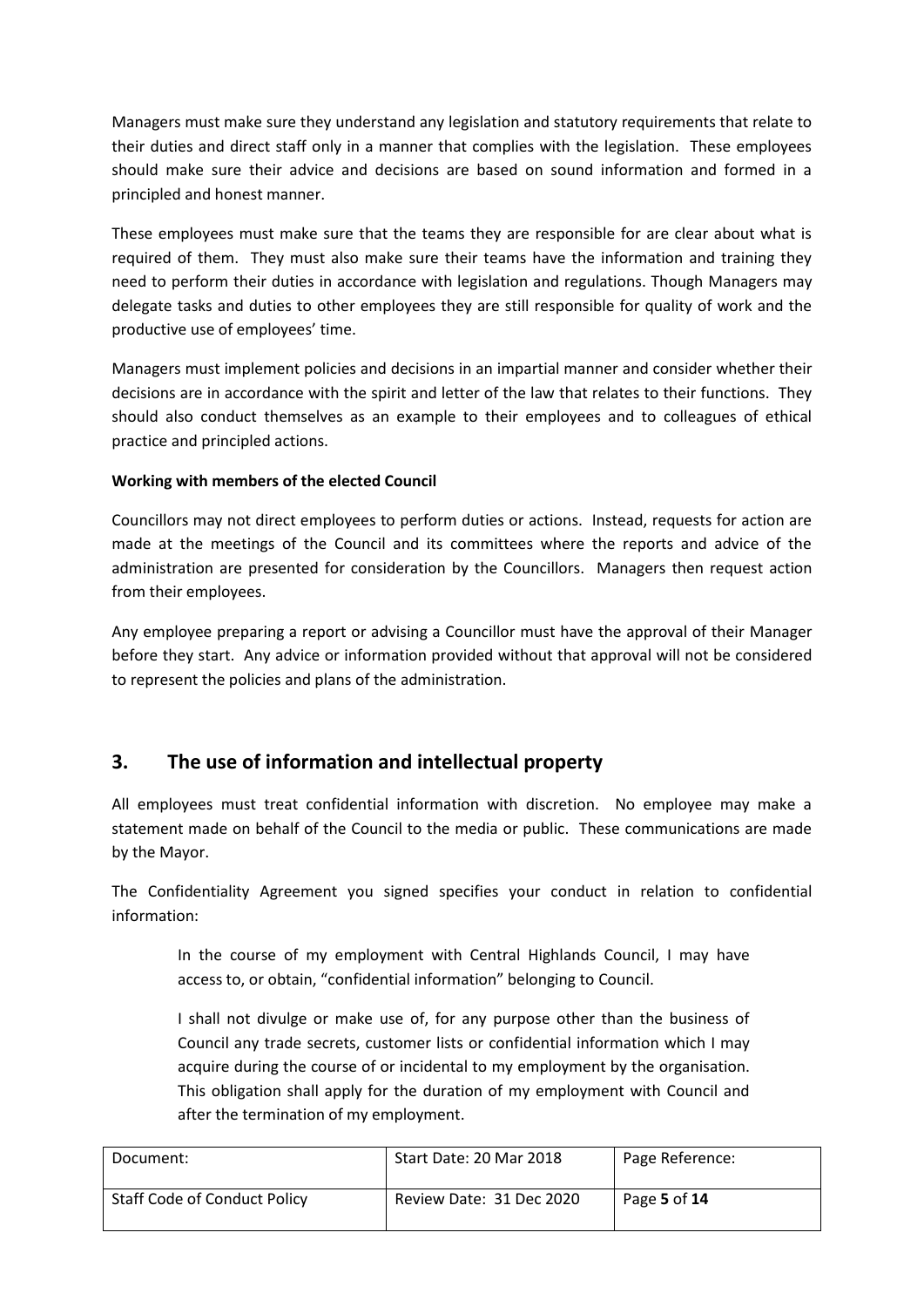I understand and acknowledge that I owe the Council a duty of fidelity and a duty of confidentiality with such duties having the meaning recognised by law form time to time. Accordingly, and without limiting the meaning of any duties, I agree and undertake that:

- a) I will not at any time knowingly disclose to any unauthorised person confidential information of the Council, which comes to their knowledge during the course of my employment including details concerning this Confidentiality Agreement;
- b) upon the termination of my employment I will return all intellectual property of Council to which I have access during the course of my time with Council, including all documents, materials, processes and date whether in physical, electronic, computerised or any other form; and
- c) for a period of three (3) months after the date of termination of my time with Council I will not on my own behalf or on behalf of a business competitor, canvass, solicit or otherwise endeavour to entice away from the Council any client.

## **4. Appropriate use and preservation of assets and resources**

This means planning projects and business activities so that existing resources are used efficiently, thinking imaginatively about alternatives, seeking suppliers whose practices are also sustainable and also using and maintaining existing assets and resources with care. This principle guides those setting the long-term goals of the Council as well as employees using equipment, vehicles and other assets of the Council every day.

Assets must be used effectively and stored securely so that they perform well over a reasonable life span. The Council will take action against any employee who steals, misappropriates, or converts Council, community or customer assets to private use.

#### **Responsibility for how staff members use assets**

Managers must ensure that there are suitable practices in place for the use of assets, so that, where it is appropriate, employees should obtain authorisation to use them. They should also ensure that assets and equipment are secure and well-maintained.

The Council's assets and resources are there for Council purposes. They may be used for private purposes only if they are supplied as part of a contract of employment (such as a mobile telephone or personal computer) or if the General Manager authorises it and payment is made.

Information about the Council's assets is stored on the Asset Register which is maintained by the Deputy General Manager. The register shows what work area has the use of it and which manager is responsible for the asset. This person authorises its use, ensures it is secure and in good condition,

| Document:                           | Start Date: 20 Mar 2018  | Page Reference: |
|-------------------------------------|--------------------------|-----------------|
| <b>Staff Code of Conduct Policy</b> | Review Date: 31 Dec 2020 | Page 6 of 14    |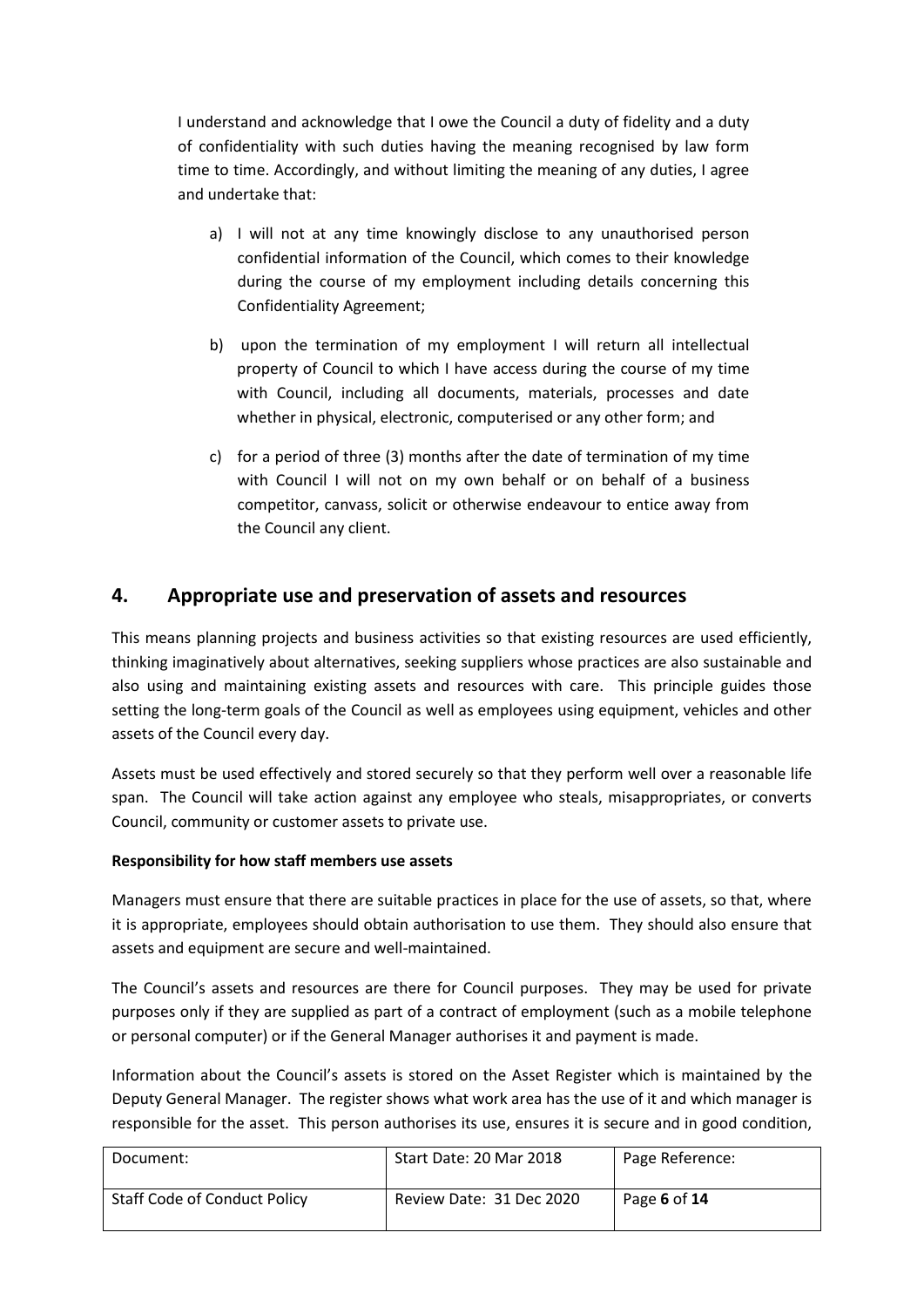and that there is, if necessary, training in its use. This manager may delegate day-to-day administration for the use of equipment to other employees but they are still responsible for the assets.

If an asset is damaged, the manager named as responsible in the Asset Register should be notified so that they can arrange for its repair or replacement. Some kinds of damage may be subject to an insurance claim and in this case the manager should inform the Deputy General Manager as soon as possible. If an asset is lost the manager must notify the Deputy General Manager who will look for it or notify the Police and Insurance Company of its loss.

# **5. Conflict of interest, gifts and hospitality**

This section is quite extensive as it covers conflicts of interest, other disclosable interests, as well as gifts and hospitality.

## **Conflict of Interest**

Employees may have private interests that conflict or may be perceived to conflict with the interests of the organisation. These interests must be declared. Conflict of interest provisions can be complex and you are encouraged to seek advice from your Manager or the General Manager if you have any questions.

Under the Local Government Act 1993 ("the Act"), a member of Council staff has a conflict of interest in respect of a 'matter' if he or she has a direct interest or an indirect interest in the matter.

A 'matter' means a matter with which a member of council staff is concerned and that will require a power to be exercised, or a duty or function to be performed, or a decision to be made.

## **How do I know if I have a direct interest in a matter?**

A person has a direct interest in a matter if there is a reasonable likelihood that the benefits, obligations, opportunities or circumstances of the person would be directly altered if the matter is decided in a particular way. This includes where there is a reasonable likelihood, that the person will receive a direct benefit or loss that can be measured in financial terms or that the residential amenity of the person will be directly affected, if the matter is decided in a particular way.

#### **How do I know if I have an indirect interest in a matter?**

Indirect interests fall within the following:

#### *An indirect interest by close association*

A person has an indirect interest by close association in a matter if-

- a) a family member of the person has a direct interest or an indirect interest in a matter; or
- b) a relative of the person has a direct interest in a matter; or
- c) a member of the person's household has a direct interest in a matter.

| Document:                           | Start Date: 20 Mar 2018  | Page Reference: |
|-------------------------------------|--------------------------|-----------------|
| <b>Staff Code of Conduct Policy</b> | Review Date: 31 Dec 2020 | Page 7 of 14    |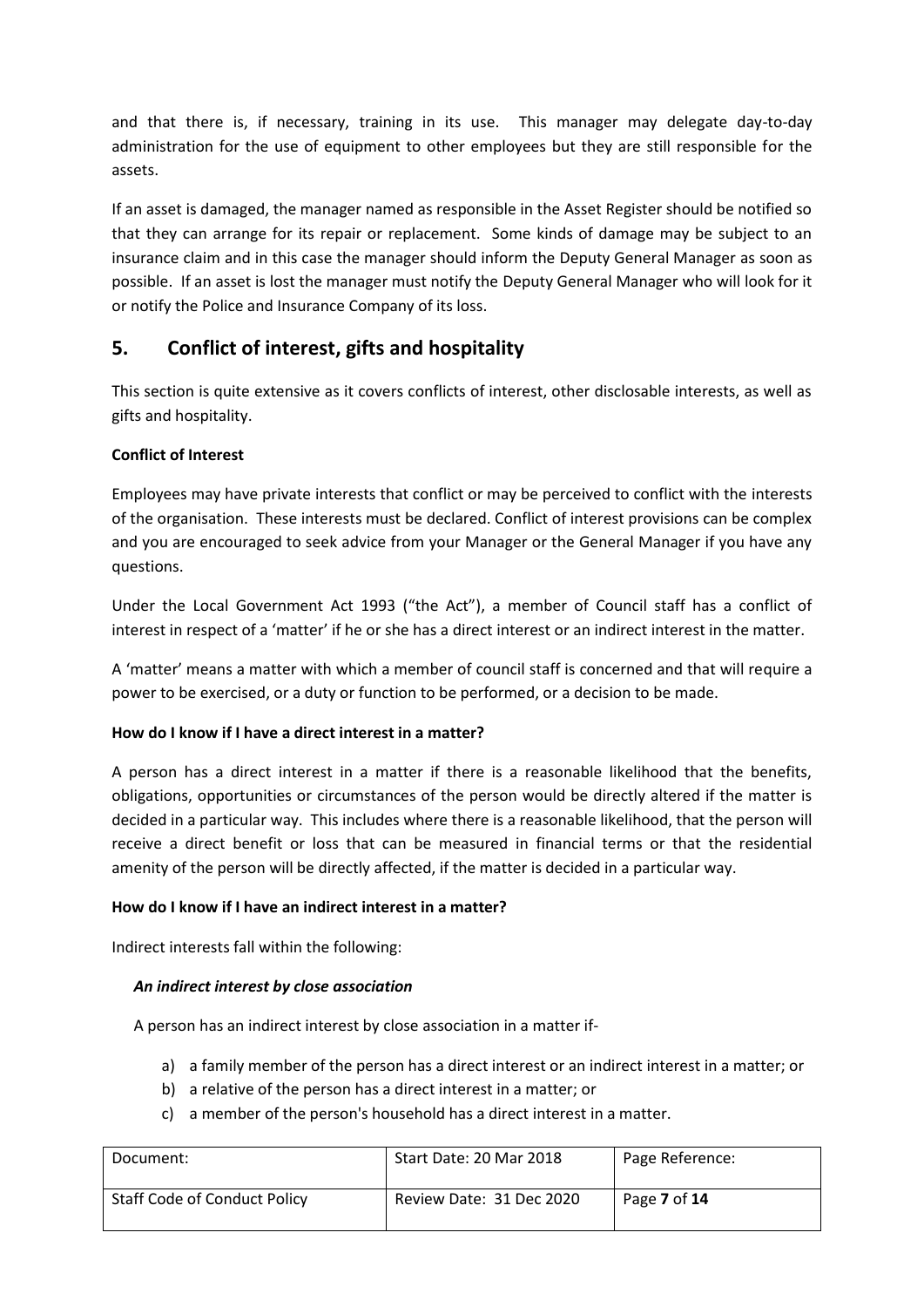#### *An indirect financial interest*

A person has an indirect financial interest in a matter if the person is likely to receive a benefit or incur a loss, measurable in monetary terms, as a consequence of a benefit received or loss incurred by another person who has a direct or indirect interest in the matter.

#### *An indirect interest because of conflicting duties*

A person has an indirect interest in a matter because of a conflicting duty if the person-

- a) is a manager or a member of a governing body of a company or body that has a direct interest in a matter;
- b) is a partner, consultant, contractor, agent or employee of a person, company or body that has a direct interest in a matter;
- c) is a trustee for a person who has a direct interest in a matter.

A person has an indirect interest in a matter because of a conflicting duty if the person held a position or role specified in points (a), (b) and (c) above and, in that position or role, dealt with the matter.

Whether or not your duties relate to the matter in question does not alter the situation. Your duties may not relate in any way to the particular matter, but just the fact that you have work related responsibilities to the relevant person or organisation creates a situation of conflicting duty.

#### *Other employment or unpaid activity*

Council employees only engage in other employment or unpaid activity where these do not conflict with their role as a Council employee. Other employment includes a second job, conducting a business, trade or profession. Examples of unpaid activity may include volunteering and sitting on a board external to the Council.

Council will not prohibit other employment or unpaid activity without good cause. Managers can assist employees to determine if such activity will cause an actual or perceived conflict of interest. If employees believe there may be a conflict of interest they must seek approval from the General Manager to commence or continue in other employment or unpaid activity.

Employees and Managers are encouraged to seek advice from the General Manager where they are unclear on whether the other employment or unpaid activity may constitute a possible breach of this code.

Employees who do not disclose other employment or unpaid activity and a breach is discovered, may be counselled or disciplined under Council's Disciplinary Policy and Procedure, which may result in the termination of their employment.

| Document:                           | Start Date: 20 Mar 2018  | Page Reference:            |
|-------------------------------------|--------------------------|----------------------------|
| <b>Staff Code of Conduct Policy</b> | Review Date: 31 Dec 2020 | Page <b>8</b> of <b>14</b> |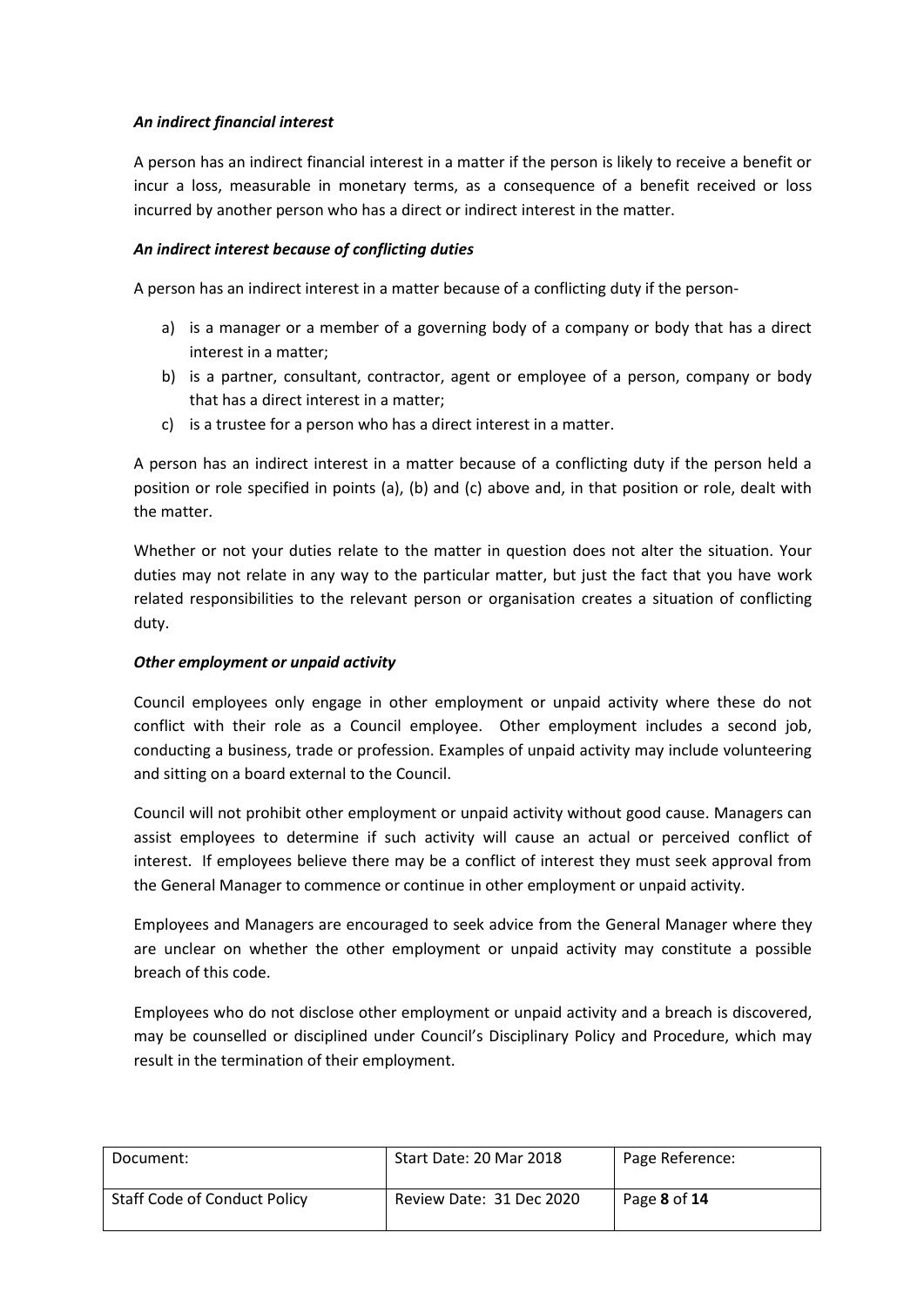#### **FLOWCHART** CONFLICT OF INTEREST **RISK MANAGEMENT**



ar<br>T

| Document:                           | Start Date: 20 Mar 2018  | Page Reference: |
|-------------------------------------|--------------------------|-----------------|
| <b>Staff Code of Conduct Policy</b> | Review Date: 31 Dec 2020 | Page 9 of 14    |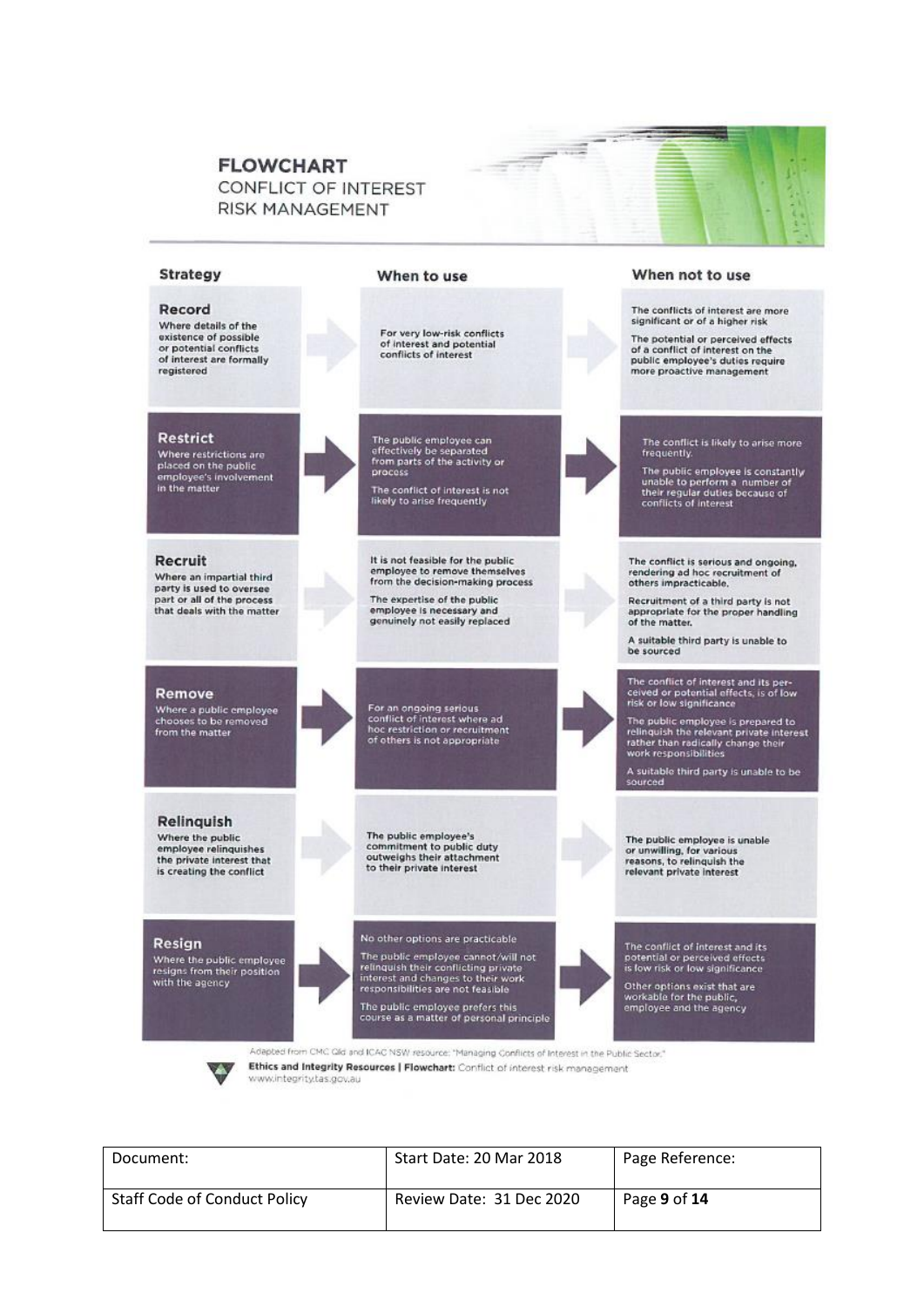#### *Gifts and benefits*

In a private context gifts and benefits are usually unsolicited and meant to convey a feeling on behalf of the giver such as gratitude. There is ordinarily no expectation of repayment. Gifts given in a private context are not the focus of this policy.

Gifts and benefits may also be offered to individuals in the course of business relationships. Such gifts and benefits are often given for commercial purposes and serve to create a feeling of obligation in the receiver.

Council employees at all times and in all circumstances must be seen to be fair, impartial and unbiased.

Council employees should actively discourage offers of gifts and benefits and must not solicit gifts or benefits.

Council employees must not take advantage of their official position to secure an unreasonable personal profit or advantage.

People doing business with the Council should be encouraged to understand that they do not need to give gifts or benefits to Council employees to get high quality service.

From time to time Council employees may be offered gifts or benefits. In some limited circumstances gifts and benefits may be accepted. Token gifts of nominal value may generally be received. Non – token gifts of significant value should not generally be accepted.

Council employees should at all times be aware of the wider situation in which an offer of a gift or benefit is being made. For example, Council employees should consider whether the donor is in or may be seeking to enter into a business relationship with Council or may be applying to Council in relation to the exercise of Councils functions.

Council employees must avoid situations that suggest that a person or body, through the provision of gifts or benefits is attempting to secure favourable treatment from Council.

When deciding whether to accept or decline a gift or benefit, consideration should be given to both the value of the gift or benefit and also the intent of the gift or benefit being offered.

#### *Acceptable gifts and benefits*

Gifts or benefits of a token nature at or below nominal value may generally be accepted by Council employees without disclosing details to the General Manager or Mayor and without recording the details of the gift or benefit on the Gifts and Benefits Declaration Form or Register.

That said, Council employees who receive more than the specified number of token gifts of a nominal value from the same person or organisation, in a specified period must disclose that fact in the gifts and benefits register.

| Document:                           | Start Date: 20 Mar 2018  | Page Reference: |
|-------------------------------------|--------------------------|-----------------|
| <b>Staff Code of Conduct Policy</b> | Review Date: 31 Dec 2020 | Page 10 of 14   |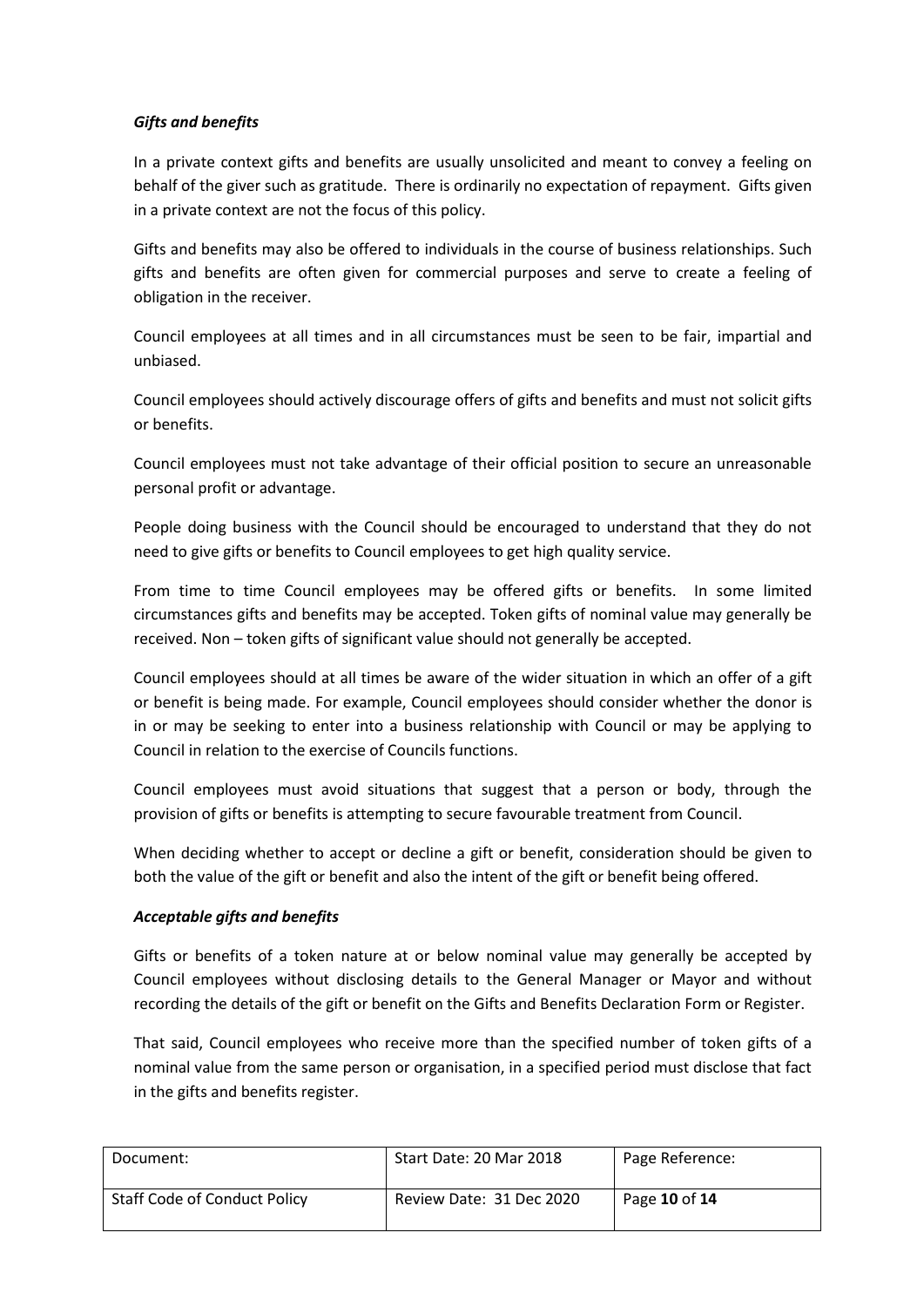If a Council employees has any doubt if a gift or benefit is token or of nominal value (\$150) they should discuss it with the Deputy General Manager, General Manager or Mayor.

#### *Token gifts and benefits*

Gifts or benefits of a token nature do not create the appearance of a conflict of interest and include:

- Items with a company logo on them, ties, scarves, coasters, diaries, chocolates, flowers.
- Books given to individuals at functions, public occasions or in recognition of exceptional work done.
- Gifts of single bottles of reasonably priced alcohol given to individuals at functions, public occasions or in recognition of exceptional work done.
- Free or subsidised meals of a modest nature and/or beverages provided infrequently (and or reciprocally) that have been arranged for or in connection with the discussion of official business.
- Free meals of a modest nature and or beverages provided to Council employees who formally represent Council at work related events such as training, education sessions and workshops.
- Invitations to approved social functions organised by groups such as Council Committees and community organisations.

#### *Non acceptable gifts and benefits*

Accepting gifts of money is prohibited.

Council employees should generally not accept gifts or benefits that appear to be non-token in nature or more than of a nominal value.

If a gift or benefit of a non-token nature or above nominal value is offered and cannot reasonably be refused (as this action may cause embarrassment), the offer and receipt of the gift or benefit must be declared via completion of a gifts and benefits declaration form and the details must be recorded on the council gift register.

If a Council employees refuses a gift or benefit because they believe that the gift was a deliberate attempt to receive "special treatment', then such instances are to be reported to the Deputy General Manager, the General Manager or Mayor.

#### *Non token gifts and benefits*

Gifts or benefits of a non-token nature include:

- Free or discounted travel.
- Use of holiday homes.
- Tickets to major sporting events.
- Corporate hospitality at a corporate facility or sporting venue.

| Document:                           | Start Date: 20 Mar 2018  | Page Reference: |
|-------------------------------------|--------------------------|-----------------|
| <b>Staff Code of Conduct Policy</b> | Review Date: 31 Dec 2020 | Page 11 of 14   |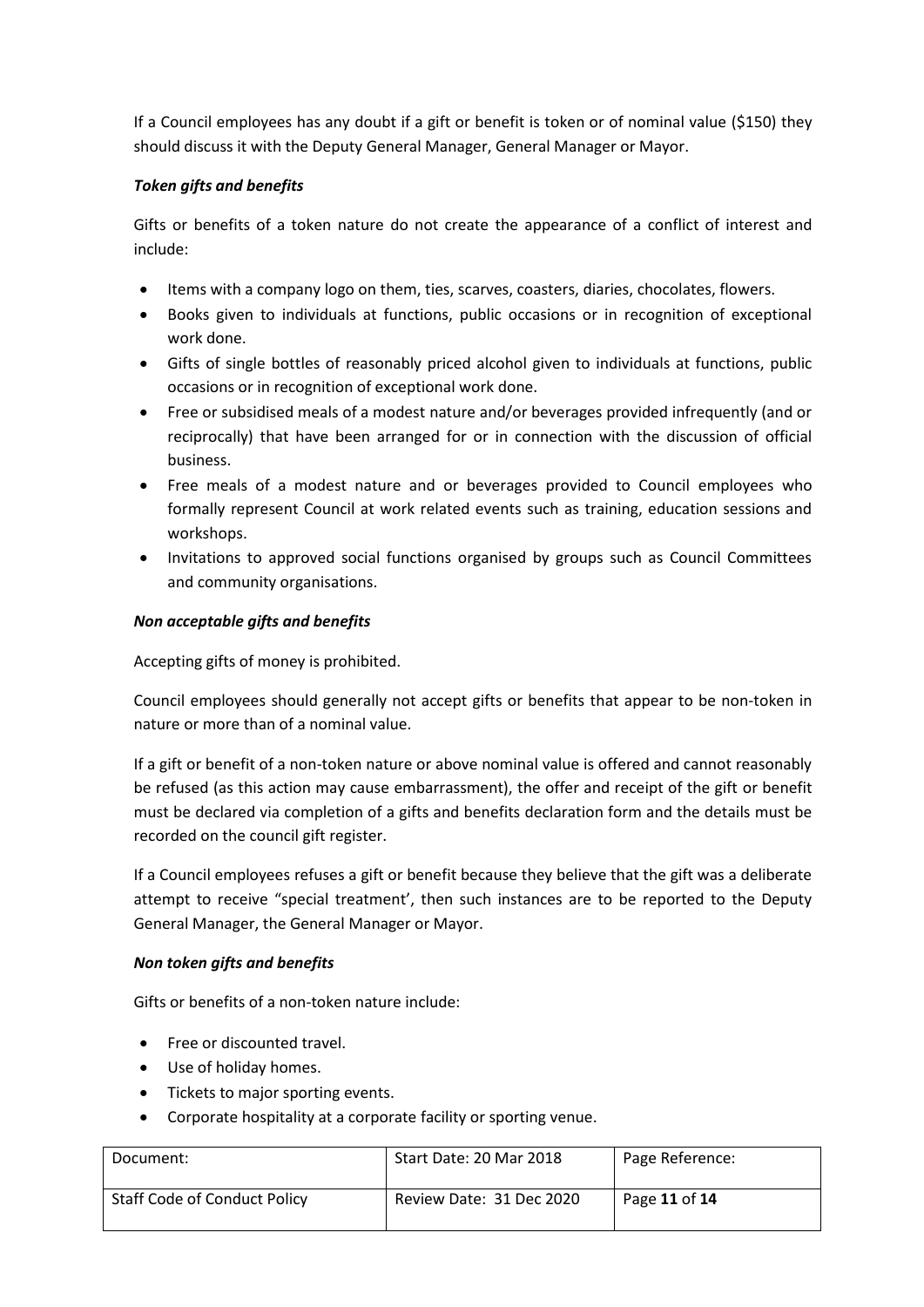- Free training excursions.
- Access to confidential information.
- Discounted products for personal use.
- Goods and services provided via a determination in a Will.

At times a gift of a non-token nature may be given from one authority to another. Such gifts are often provided to a host authority. These gifts may be given as an expression of gratitude without obligation on the receiver to respond. The gratitude usually extends to the work of several people in the authority and therefore the gift is considered to be for the authority, not a particular individual.

#### *An indirect interest as a consequence of becoming an interested party*

A person has an indirect interest in a matter if the person has become an interested party in the matter by initiating civil proceedings in relation to the matter or becoming a party to civil proceedings in relation to the matter.

When considering whether you have a conflict of interest, the question to ask is whether an outside observer would consider the interest could affect the ability of the person having it to deal with the matter impartially.

#### *Disclosure requirements*

If an employee considers they have an interest in relation to a matter that is in conflict with their public duty, he or she must notify their manager (or in case of a manager, the General Manager) that they have an interest or that there could be the possibility of one arising. They should do this as soon as the interest or potential interest is identified. The manager must then determine whether the interest or the circumstances of the person could be perceived as compromising his or her capacity to carry out duties.

Once the manager has determined whether there is an interest, the manager may:

- reorganise the duties of the person so as to remove them from participation in the matter leading to the interest; or
- put in place a process which will ensure that the person will perform his or her duties impartially and notify the person of this and make a record of the declaration of the interest; or
- require the employee to cease the activity that gives rise to the conflict.

If the manager considers the interest would interfere with the performance of the employee's duties, then the manager must take steps to make sure the person with the interest is not part of any discussions or deliberations in relation to the matter.

| Document:                           | Start Date: 20 Mar 2018  | Page Reference: |
|-------------------------------------|--------------------------|-----------------|
| <b>Staff Code of Conduct Policy</b> | Review Date: 31 Dec 2020 | Page 12 of 14   |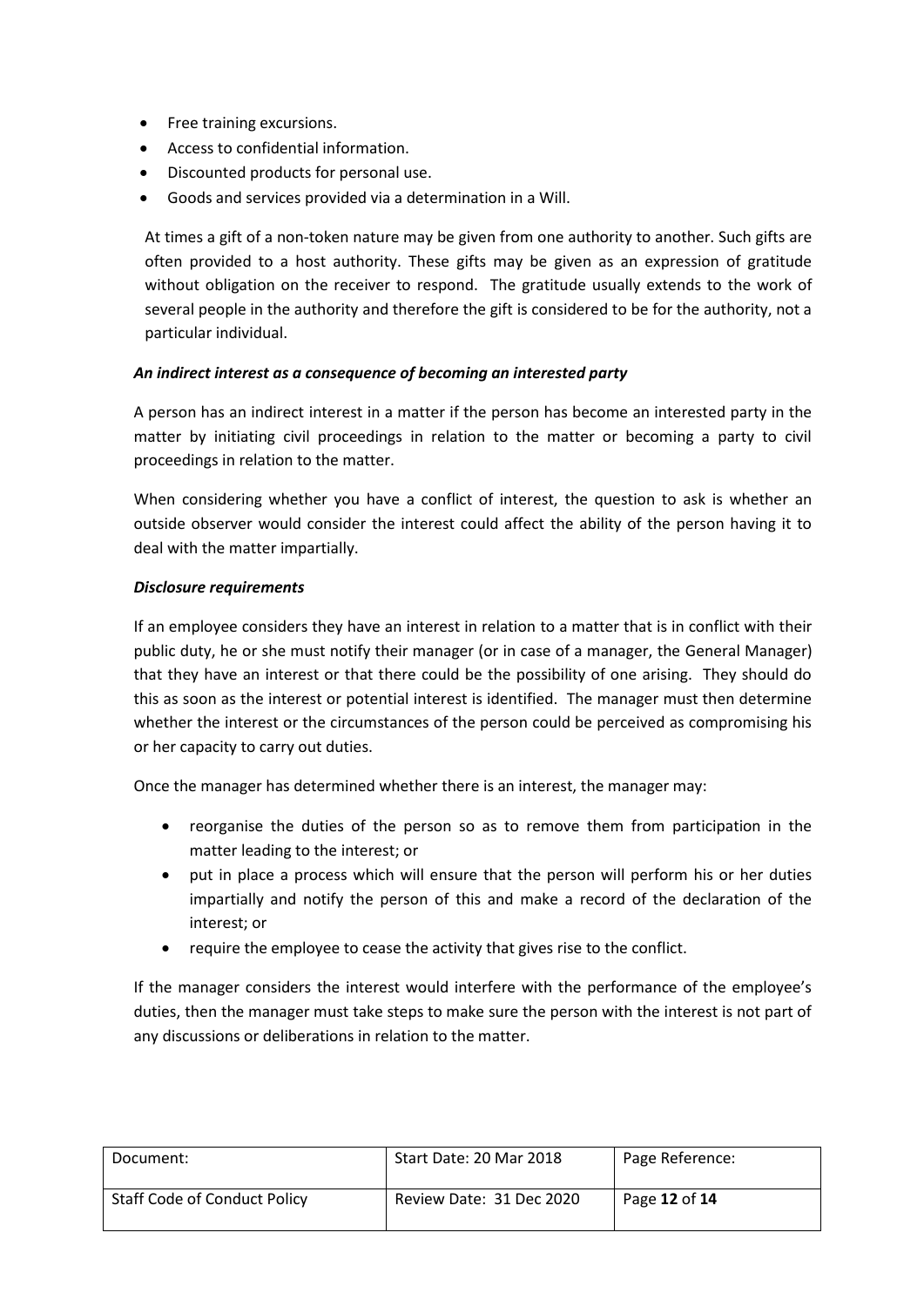### *Council Staff with a delegated power, duty or function*

An employee that has a direct or indirect interest in a matter in which they have a delegated power, duty or function of the Council under the Act or another Act, must not exercise the power or discharge the duty or function.

In addition to notifying their manager of the conflict, all employees must also disclose the interest to the General Manager, in writing, as soon as he or she becomes aware of the conflict of interest.

#### *Employees and persons providing advice*

Employees and persons engaged under a contract to provide advice or a report to a meeting of a Council or a special committee, who have a direct or indirect interest in a matter to which the advice or report relates, must disclose the interest when providing the advice or report and before the advice or report is considered by the Council or the Committee.

### *Failure to disclose interests*

Depending on the nature of the breach, sanctions will vary from counselling, use of disciplinary procedures, suspension, civil action, or reporting of actions to enforcement authorities. This applies to employees and includes the manager's failure to act if they have the knowledge.

## **6. Disclosure of criminal offences**

It is not discrimination if a person's criminal record means that he or she is unable to perform the inherent requirements of a particular job. (Extract from the Australian Human Rights Commission – accessed on 09/07/09)

Council employees must advise their Manager if they are charged with a criminal offence, which is punishable by imprisonment, or if found guilty, could reasonably be seen to affect their ability to meet the inherent requirements of the work they are engaged to perform. The Manager will discuss the disclosure confidentially with the General Manager to ensure the disclosure is dealt with appropriately.

Council has policies and procedures to ensure that employees are aware of both employer and employee obligations in relation to the *Equal Opportunity Act* 1995 and the *Human Rights & Equal Opportunity Commission Act* 1986 (Commonwealth):

- 2015-34 Harassment and Discrimination Policy
- 2015-33 Bullying Policy
- 2013-18 Employee Recruitment and Selection Policy

| Document:                           | Start Date: 20 Mar 2018  | Page Reference: |
|-------------------------------------|--------------------------|-----------------|
| <b>Staff Code of Conduct Policy</b> | Review Date: 31 Dec 2020 | Page 13 of 14   |